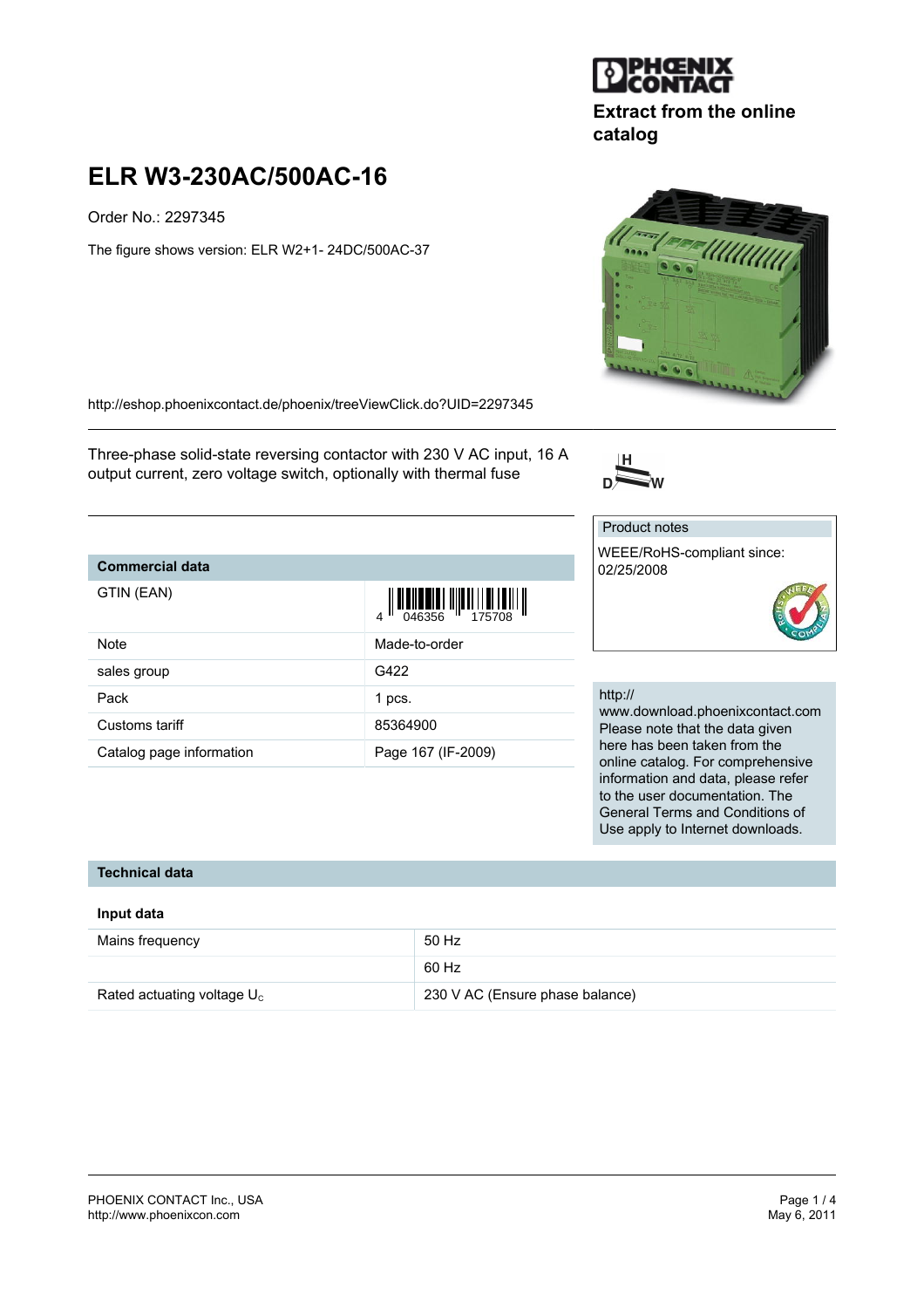| Rated actuating voltage range with reference to<br>$U_c$ | 0.41.1                    |
|----------------------------------------------------------|---------------------------|
| Rated actuating current $I_c$                            | $11.2 \text{ mA}$         |
| Switching threshold "0" signal, voltage                  | 48 V AC                   |
| Switching threshold "1" signal voltage                   | 96 V AC                   |
| Protective circuit                                       | Surge protection Varistor |
| Status display                                           | Yellow LED                |
| Indication                                               | Red LED                   |

## **Output data, load relay**

| Output name                   | AC output                      |
|-------------------------------|--------------------------------|
| Nominal output voltage        | 500 V AC                       |
| Nominal output voltage range  | 48 V AC  575 V AC              |
| Periodic peak reverse voltage | 1200 V                         |
| Load current                  | max. 16 A (see derating curve) |
| Leakage current               | 6 mA                           |
| Residual voltage              | < 1.5 V                        |
| Surge current                 | $300 A (t = 10 ms)$            |
| Max. load value               | 580 $A^2$ s                    |
| Type of protection            | <b>RCV</b> circuit             |
| Surge voltage protection      | > 575 V AC                     |

### **General data**

| Width                                   | 147.5 mm                              |
|-----------------------------------------|---------------------------------------|
| Height                                  | 99 mm                                 |
| Depth                                   | 114.5 mm                              |
| Test voltage input/output               | $5 \text{ kV}_{\text{rms}}$           |
| Ambient temperature (operation)         | $-25 °C  70 °C$                       |
| Ambient temperature (storage/transport) | $-25 °C  70 °C$                       |
| Mounting position                       | Vertical (horizontal DIN rail)        |
| Assembly instructions                   | Can be aligned with spacing $=$ 40 mm |
| Operating mode                          | 100% operating factor                 |
| Degree of protection                    | IP <sub>20</sub>                      |
| Name                                    | Standards/regulations                 |
| Standards/regulations                   | <b>DIN EN 50178</b>                   |
|                                         | EN 60947                              |
| Name                                    | Power station requirements            |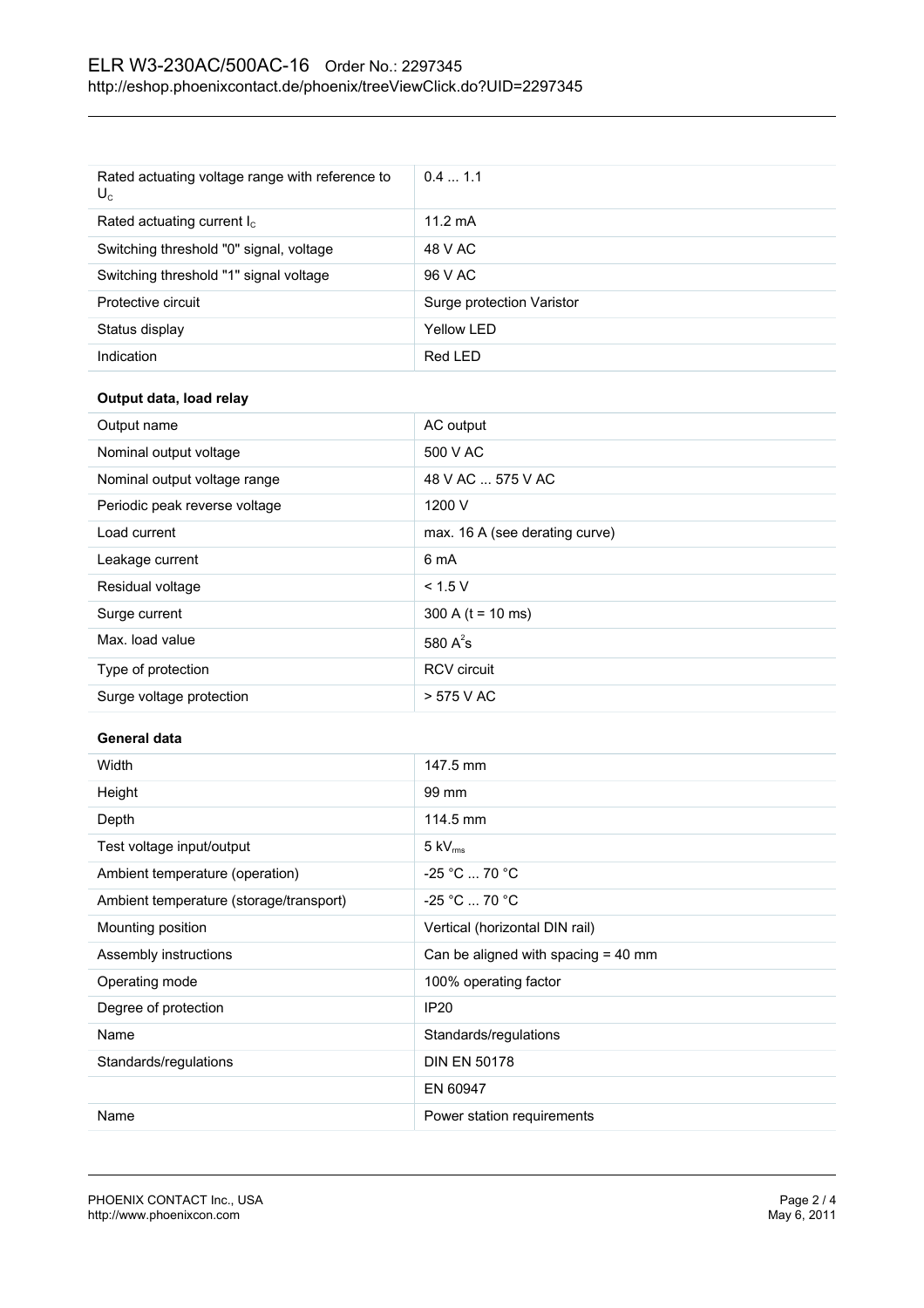| Standards/regulations            | DWR 1300 / ZXX01/DD/7080.8d                           |
|----------------------------------|-------------------------------------------------------|
| Name                             | Air and creepage distances between the power circuits |
| Standards/regulations            | <b>DIN EN 50178</b>                                   |
| Rated surge voltage / insulation | 6 kV / Basic isolation                                |
| Rated insulation voltage         | 500 V                                                 |
| Pollution degree                 | 2                                                     |
| Surge voltage category           | Ш                                                     |
|                                  |                                                       |

**Certificates / Approvals**



Certification CUL Listed, UL Listed

Certifications applied for: GL

## **Diagrams/Drawings**

Block diagram



Diagram